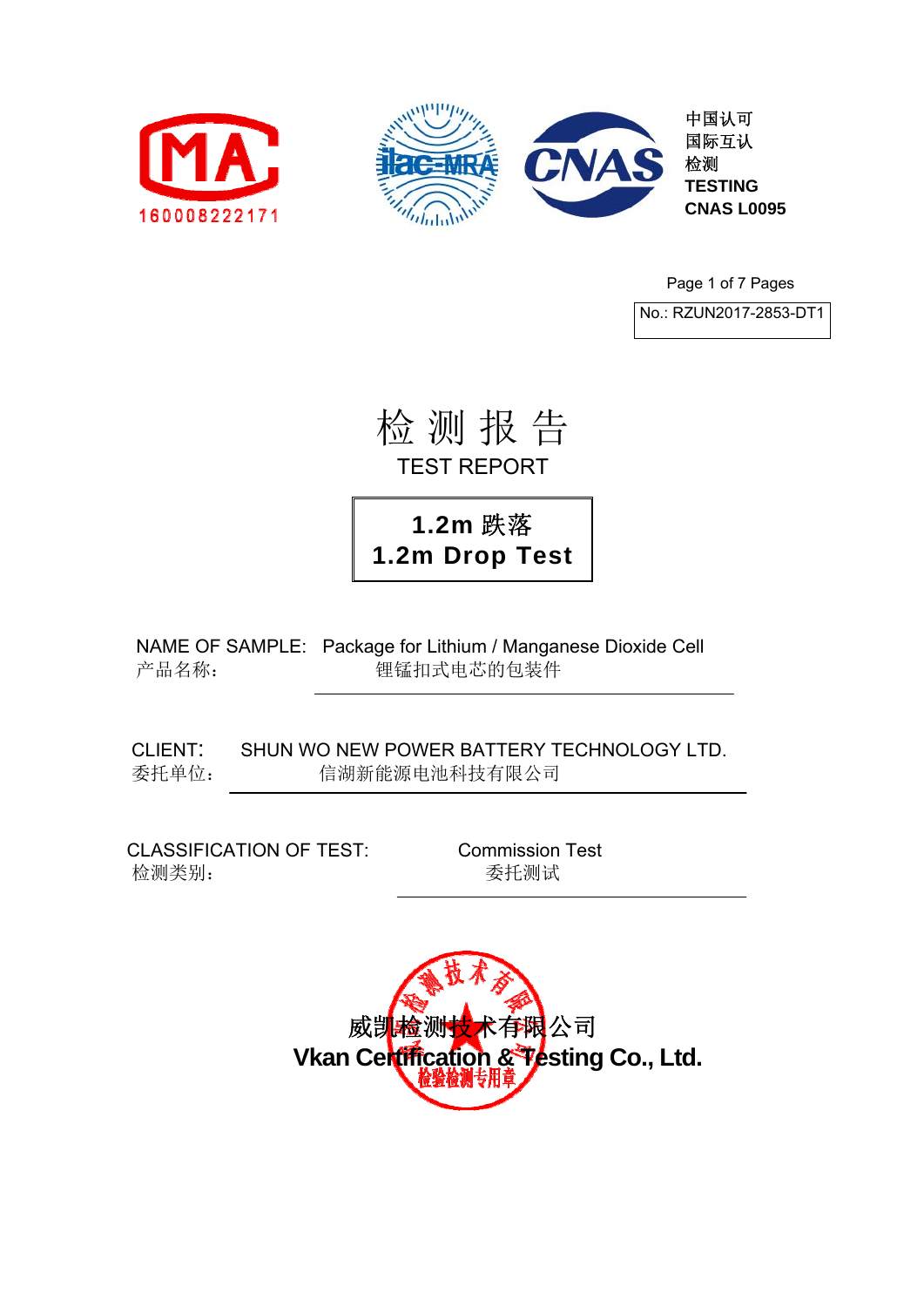## 检 测 报 告 TEST REPORT

| No.: RZUN2017-2853-DT1                                                                                                                               | Page 2 of 7 Pages                                                                                                                                                                                                             |
|------------------------------------------------------------------------------------------------------------------------------------------------------|-------------------------------------------------------------------------------------------------------------------------------------------------------------------------------------------------------------------------------|
| Name of samples: Package for Lithium / Manganese<br>Dioxide Cell<br>样品名称: 锂锰扣式电芯的包装件                                                                 | Battery type/Model:<br>型号规格: CR2450<br>3,0V 600mAh 1,8Wh                                                                                                                                                                      |
| Commissioned by: SHUN WO NEW POWER BATTERY<br><b>TECHNOLOGY LTD.</b><br>委托单位: 信湖新能源电池科技有限公司                                                          | <b>POWER</b><br>Manufacturer: SHUN<br><b>WO</b><br><b>NEW</b><br>ELECTRONICS(SHENZHEN) CO., LTD.<br>生产单位: 信湖新能源电子(深圳) 有限公司                                                                                                    |
| Commissioner address: Unit 20, 9/.F, Nan Fung<br>Commercial Centre, 19 Lam Lok Road, Kowloon Bay,<br>HongKong<br>委托单位地址: 香港九龙湾临乐街 19 号南丰商业中心<br>920室 | Manufacturer address: YAO AN INDUSTRIAL<br>PARK, XIAN TIAN ROAD NORTH, XIN SHENG<br>COMMUNITY, LONG GANG JIE DAO BAN,<br>LONG GONG DISTRICT, SHEN ZHEN, GUANG<br>DONG, P. R. CHINA<br>生产单位地址: 深圳市龙岗区龙岗街道新生社区仙<br>田路 53 号耀安工业园 |
| Classification of test: Commission Test<br>检测类别: 委托测试                                                                                                | Quantity of sample: 5 packages<br>样品数量: 5个包装                                                                                                                                                                                  |
| Tested according to:<br>测试标准: ST/SG/AC.10/1/Rev.20                                                                                                   | Sample identification:<br>样品标识序号: p1#~p5#                                                                                                                                                                                     |
| Receiving date:<br>接样日期: 2017-11-14                                                                                                                  | Means of receiving: Submitted<br>by commissioner<br>接样方式: 委托单位送样                                                                                                                                                              |
| Completing date:<br>完成日期: 2017-12-11                                                                                                                 | Test item: 1 item<br>测试项目: 1项                                                                                                                                                                                                 |
| すいしょう いっけいいち                                                                                                                                         |                                                                                                                                                                                                                               |

Test conclusion: 检测结论:

The 1.2m drop test of the packages for Lithium / Manganese Dioxide Cell submitted by SHUN WO NEW POWER BATTERY TECHNOLOGY LTD. is tested according to the 20th Revised Edition of the Recommendations on the Transport of Dangerous Goods, Model Regulations (ST/SG/AC.10/1/Rev.20).

由信湖新能源电池科技有限公司送检的锂锰扣式电芯的包装件 1,2m 跌落测试依据《关于危险品货物运输 的建议书》规章范本第 20 修订版进行检测。

The test results comply with the relevant requirements of ST/SG/AC.10/1/Rev.20. 试验结果符合《关于危险品货物运输的建议书》规章范本第 20 修订版相关要求。



Approved by: Reviewed by: Reviewed by: Tested by:

批准: 审核: 检测: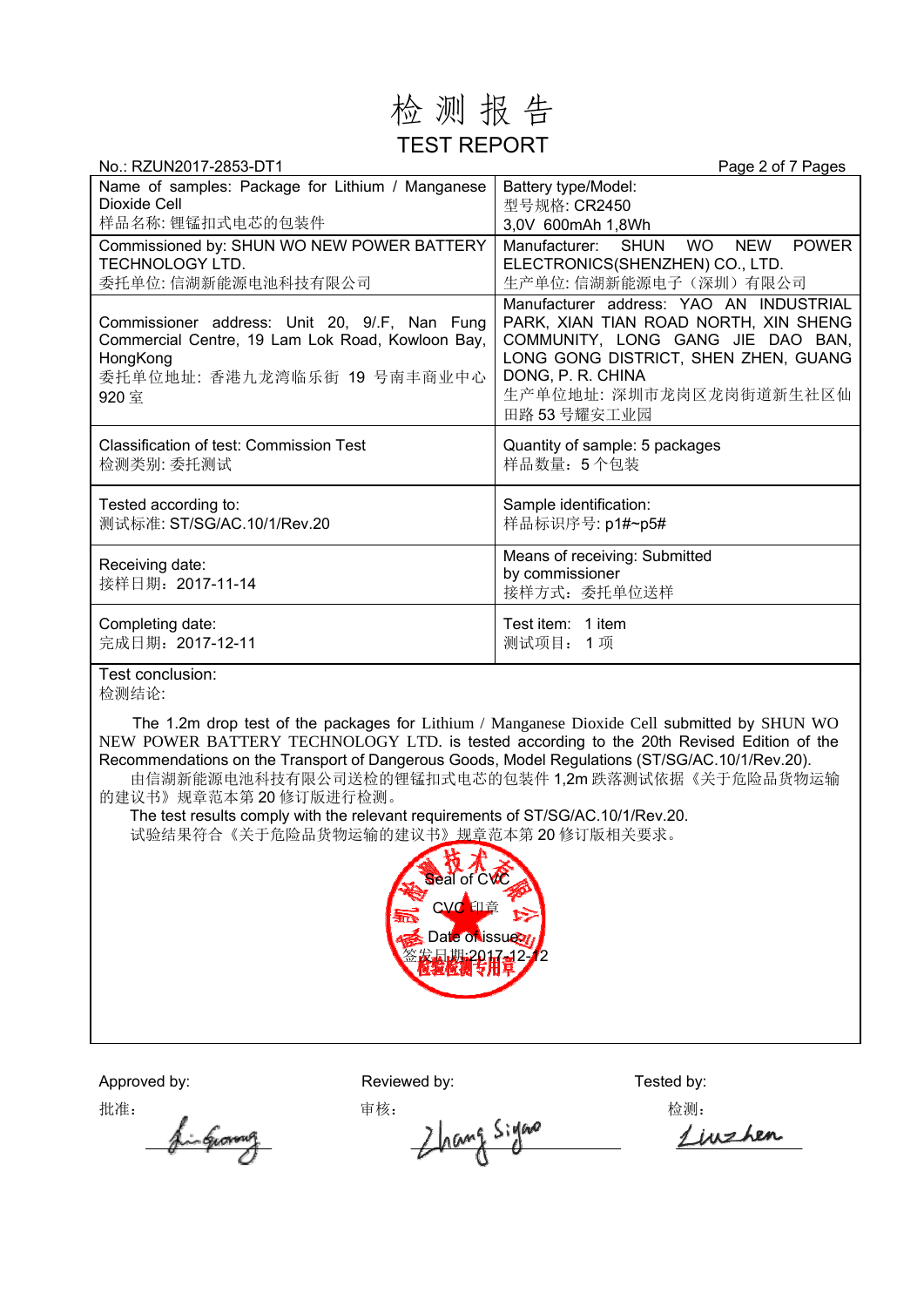| Description and illustration of the sample:<br>样品说明及描述:                                   |                                                                               |  |  |  |
|-------------------------------------------------------------------------------------------|-------------------------------------------------------------------------------|--|--|--|
| The info of package<br>包装件信息                                                              |                                                                               |  |  |  |
| Package No.<br>包装件编号                                                                      | p1#~p5#                                                                       |  |  |  |
| Package quantity<br>包装件重量                                                                 | 2,5kg                                                                         |  |  |  |
| Battery net weight<br>电池净重                                                                | 2,2kg                                                                         |  |  |  |
| <b>Battery Number</b><br>电池个数                                                             | 280pcs                                                                        |  |  |  |
| Package size<br>包装件尺寸                                                                     | 280mm*180mm*110mm                                                             |  |  |  |
| Type of transport<br>包装件适用运输方式                                                            | 锂金属电池(包括锂合金电池)/Lithium metal batteries (Including<br>lithium alloy batteries) |  |  |  |
| 外包装材料<br>the material of outer packaging                                                  |                                                                               |  |  |  |
| ■Corrugated carton 硬板纸箱 □wood carton 木板箱                                                  |                                                                               |  |  |  |
| 7其他 other:                                                                                |                                                                               |  |  |  |
| 能完全装入样品的内包装方式<br>the manner of inner packaging that can be completely enclose the samples |                                                                               |  |  |  |
| □泡沫材料 Foam material<br>■吸塑盘 Plastic disc □纸板隔板 Paper divider                              |                                                                               |  |  |  |
|                                                                                           | 塑料气泡与珍珠棉 Plastic bubble and pearl cotton                                      |  |  |  |
|                                                                                           | │单一封口塑料袋 Single sealing plastic bags                                          |  |  |  |
| 塑料气垫 Plastic air cushion<br>□独立小包装 Independent packaging                                  |                                                                               |  |  |  |
| 其他 other:                                                                                 |                                                                               |  |  |  |
|                                                                                           |                                                                               |  |  |  |
| Description of the sampling procedure:<br>取样程序的说明:                                        |                                                                               |  |  |  |
| $\prime$                                                                                  |                                                                               |  |  |  |
| Description of the deviation from the standard, if any:<br>测试结果不符合标准项的说明:                 |                                                                               |  |  |  |
| I                                                                                         |                                                                               |  |  |  |
| Remarks:                                                                                  |                                                                               |  |  |  |
| 备注:<br>Throughout this report a comma is used as the decimal separator.<br>本报告中以逗号代替小数点。  |                                                                               |  |  |  |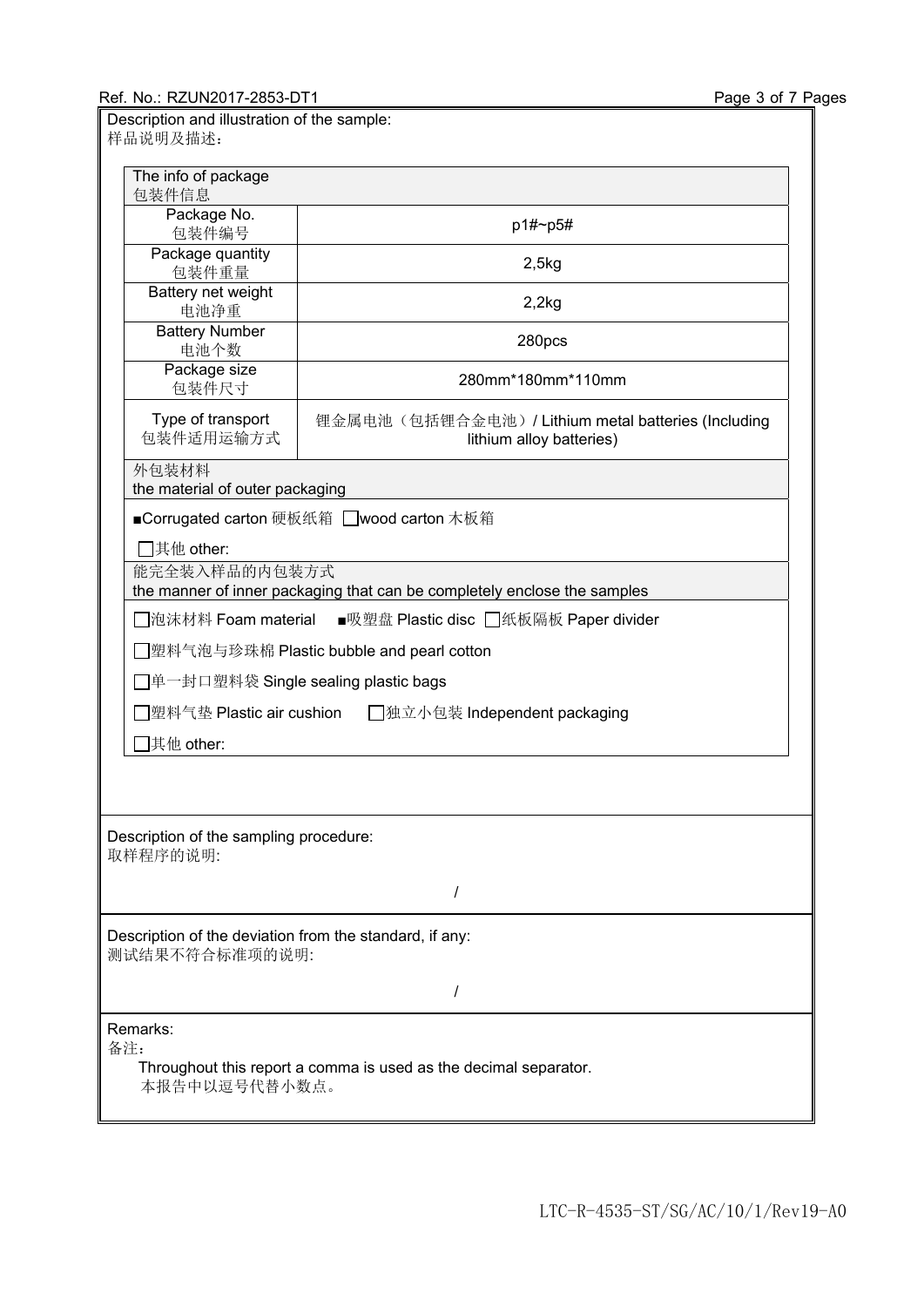

LTC-R-4535-ST/SG/AC/10/1/Rev19-A0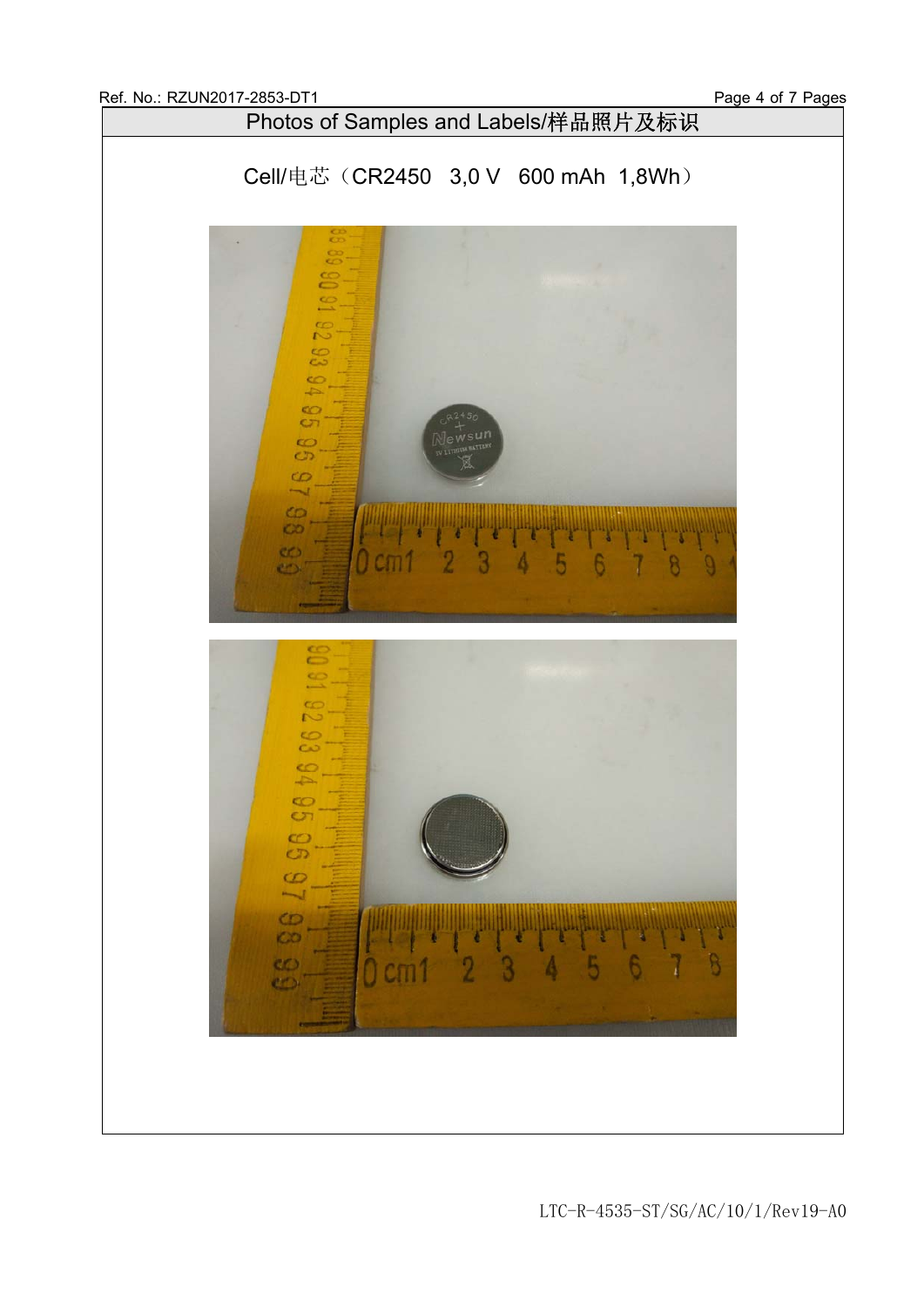

LTC-R-4535-ST/SG/AC/10/1/Rev19-A0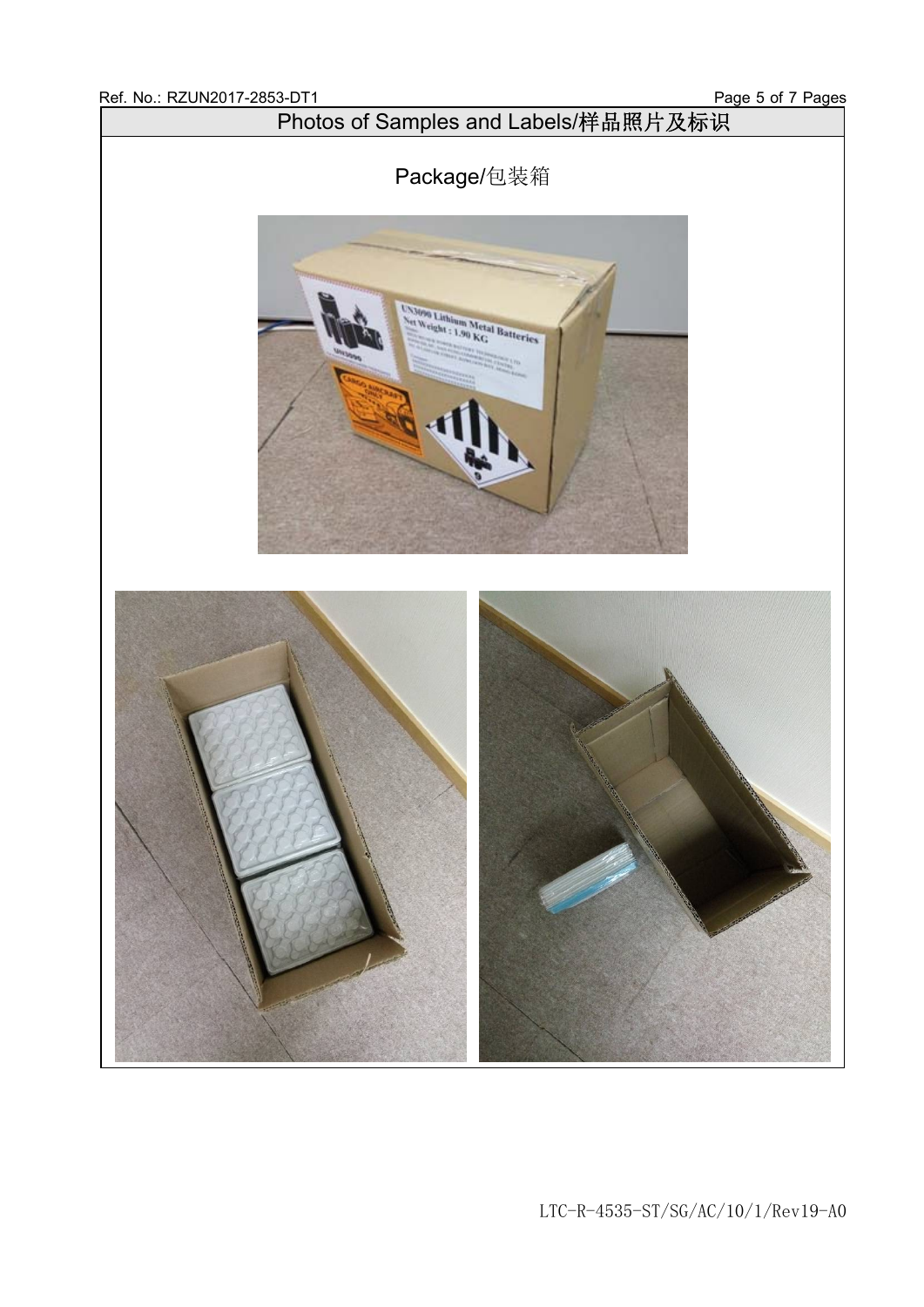| ST/SG/AC.10/1/Rev.20           |                                                                                                                                                                                                                                                                                                                                                                                                                                                                                                                                                                                                                                                                                                                                                                                                                                                                                                                                                                                                                                                                                                                                                                                                                                                                                                                                                                                    |                        |                                                                                                                                             |                |  |  |  |
|--------------------------------|------------------------------------------------------------------------------------------------------------------------------------------------------------------------------------------------------------------------------------------------------------------------------------------------------------------------------------------------------------------------------------------------------------------------------------------------------------------------------------------------------------------------------------------------------------------------------------------------------------------------------------------------------------------------------------------------------------------------------------------------------------------------------------------------------------------------------------------------------------------------------------------------------------------------------------------------------------------------------------------------------------------------------------------------------------------------------------------------------------------------------------------------------------------------------------------------------------------------------------------------------------------------------------------------------------------------------------------------------------------------------------|------------------------|---------------------------------------------------------------------------------------------------------------------------------------------|----------------|--|--|--|
| <b>Clause</b>                  | <b>Requirements</b>                                                                                                                                                                                                                                                                                                                                                                                                                                                                                                                                                                                                                                                                                                                                                                                                                                                                                                                                                                                                                                                                                                                                                                                                                                                                                                                                                                |                        | <b>Result</b>                                                                                                                               | <b>Verdict</b> |  |  |  |
| 章节                             | 标准要求                                                                                                                                                                                                                                                                                                                                                                                                                                                                                                                                                                                                                                                                                                                                                                                                                                                                                                                                                                                                                                                                                                                                                                                                                                                                                                                                                                               |                        | 测试结果                                                                                                                                        | 判定             |  |  |  |
| 6.1.5.3                        | 1.2m Drop test / 1,2 米跌落测试                                                                                                                                                                                                                                                                                                                                                                                                                                                                                                                                                                                                                                                                                                                                                                                                                                                                                                                                                                                                                                                                                                                                                                                                                                                                                                                                                         |                        |                                                                                                                                             |                |  |  |  |
|                                | Test procedure / 测试步骤                                                                                                                                                                                                                                                                                                                                                                                                                                                                                                                                                                                                                                                                                                                                                                                                                                                                                                                                                                                                                                                                                                                                                                                                                                                                                                                                                              |                        |                                                                                                                                             |                |  |  |  |
|                                | The package of batteries is dropped from 1.2m / 电池包装件从 1,2 米跌落                                                                                                                                                                                                                                                                                                                                                                                                                                                                                                                                                                                                                                                                                                                                                                                                                                                                                                                                                                                                                                                                                                                                                                                                                                                                                                                     |                        |                                                                                                                                             |                |  |  |  |
|                                | The package is in<br>Drop orientation/跌落方向:<br>the shape of a box.<br>Where more than one orientation is possible for a given drop,<br>the orientation most likely to result in failure of the packing<br>The<br>package<br>is<br>must be used. / 如在一次跌落试验中可能有一种以上的方向,<br>subjected<br>five<br>to<br>different<br>drops in<br>须选择最易使包装损坏的跌落方向。<br>orientation.<br>Drop orientation for a package which are in the shape of a<br>此包装为箱状,并经<br>box. / 箱状包装的跌落方向:<br>受五个方向的跌落。<br>First drop: flat on the bottom / 第一次: 以箱底平跌<br>Second drop: flat on the top / 第二次: 以箱顶平跌<br>Third drop: flat on the long side / 第三次: 以一长侧面平跌<br>Fourth drop: flat on the short side / 第四次: 以一短侧面平跌<br>Fifth drop: on a corner / 第五次: 以一个角跌落<br>Drop Target / 跌落目标:<br>The drop target is a<br>The target must be a non-resilient horizontal surface and<br>concrete floor.<br>must be / 跌落目标须为坚硬、无弹性的水平表面且须:<br>跌落目标为水泥地<br>(a) integral and massive enough to be immovable / 足够完<br>面。<br>整、厚重以固定不动;<br>(b) flat with a surface kept free from local defects capable of<br>influencing the test results / 表面平坦, 无影响试验结果<br>的局部缺陷;<br>(c) rigid enough to be non-deformable under test conditions<br>and not liable to become damaged by the tests / 具有足<br>够的刚性, 在试验条件下不会变形并不会被试验所损坏;<br>(d) sufficiently large to ensure that the test package falls<br>enturely upon the surface / 具有足够大的规格以便试验包 |                        |                                                                                                                                             |                |  |  |  |
| 3.3.1                          | <b>Requirements/要求</b>                                                                                                                                                                                                                                                                                                                                                                                                                                                                                                                                                                                                                                                                                                                                                                                                                                                                                                                                                                                                                                                                                                                                                                                                                                                                                                                                                             |                        |                                                                                                                                             | P              |  |  |  |
| special<br>provision<br>188(h) | Each package is capable of withstanding<br>a 1.2m drop test in any orientation<br>without damage to cells contained<br>therein, without shifting of the contents<br>so as to allow cell to cell contact and<br>without release of contents.<br>每个包件须能承受任何方向 1,2m 的跌落<br>试验而容器内物品没有破损, 没有造成内<br>容物移位, 没有出现内装物从内贮器或内<br>容器中漏出。                                                                                                                                                                                                                                                                                                                                                                                                                                                                                                                                                                                                                                                                                                                                                                                                                                                                                                                                                                                                                                                       | Sample No.<br>样品号      | p1#~p5#                                                                                                                                     | P              |  |  |  |
|                                |                                                                                                                                                                                                                                                                                                                                                                                                                                                                                                                                                                                                                                                                                                                                                                                                                                                                                                                                                                                                                                                                                                                                                                                                                                                                                                                                                                                    | <b>Status</b><br>跌落后状态 | No damage to cells;<br>No cell to cell<br>contact; No release<br>of contents from the<br>package. 电池无损<br>坏;<br>无电池与电池接触;<br>无内容物从包装漏<br>出。 |                |  |  |  |